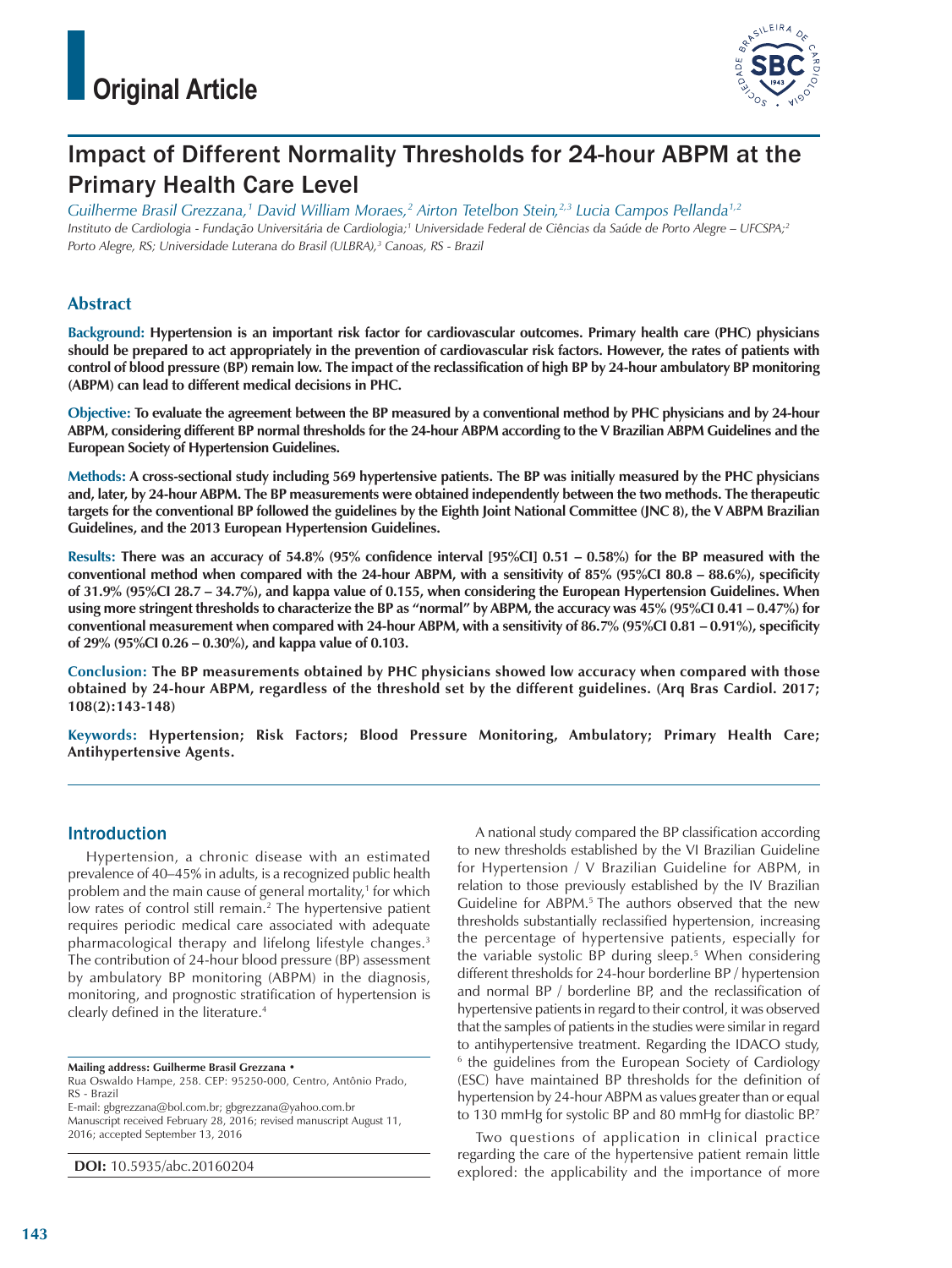rigorous thresholds as criteria of normality for BP, and the prospective evaluation of the diagnostic accuracy between the different methods of BP measurement.<sup>8</sup> These inquiries arise from a need for prospective studies and elaboration of databases, preferably national ones, to allow a more adequate assessment of the ABPM normality thresholds for the hypertensive population, especially those attended by the primary health care (PHC) system.

This study proposed to evaluate the diagnostic accuracy of BP measurement by the conventional method, performed by PHC physicians, and the agreement of these measures with those obtained by the 24-hour ABPM, set as normality thresholds by the guidelines.

## Methods

#### Delineation and participants

The participants of this cross-sectional study conducted at two health posts included hypertensive patients from Antônio Prado (RS), a city in the south of Brazil with 12,883 inhabitants.9 All patients were hypertensive, were enrolled in the *Programa de Saúde da Família* (Family Health Program, PSF), took part in regular clinical follow-up at the hypertension outpatient clinic of the city's two *Unidades Básicas de Saúde* (Basic Health Units, UBS), and were on antihypertensive treatment for at least 6 months.

The samples were randomly selected from the total set of hypertensive patients enrolled in the UBSs, through random numbers generated by the program Microsoft Excel 2010. Patients were assessed by their own PHC physicians during routine visits to the hypertension outpatient clinic from January 2013 to October 2014. Patients who had participated in a previous cross-sectional study,<sup>8</sup> which included an assessment with 24-hour ABPM, were contacted by phone and/or letter to participate in this new study. Those who were not able to answer the questionnaire, pregnant women, individuals with a non-sinus rhythm electrocardiogram, residents from outside the coverage area of the UBSs, patients who switched cities or who were not found, and those who did not tolerate the use of ABPM or who presented some technical difficulty in the application of the method were excluded. Thus, out of the total of 639 patients, 28 were excluded from the study due to complications related to technical problems in the reading and failures in the adjustment of the ABPM cuff (18 patients), sleep disorders that prevented adequate BP measurements (8 patients), and intolerance of the equipment due to anxiety (2 patients).

All subjects agreed to participate in the study and signed an informed consent form. The results of the biochemical tests and ABPM performed during the study were delivered to the patients. The project was approved by the Research Ethics Committee (REC) of the IC/FUC - 4278.08.

#### Measurements performed

The BP was verified by the PHC physicians through three measurements with a mercury sphygmomanometer (the use of a mercury column sphygmomanometer is allowed in the state of Rio Grande do Sul, which follows the guidelines of the Resolution of the Collegiate Board of Directors no. 63, dated November 25, 2011, article 23) with orientation for individualized adjustment of the cuff, with the patients in a seated position and their feet resting on the floor and after a minimum rest period of 5 minutes. The physicians at the health centers were instructed to measure the BP in both arms, taking, as a reference, the highest value obtained after an approximate interval of 3 minutes between measurements. The first measurement was discarded, and the mean of the two subsequent measurements was calculated and recorded on the patient's chart. Then, during the same visit, the patient was referred to a nurse trained for this study who placed the device for the 24-hour ABPM, applied a standardized questionnaire, and obtained the anthropometric measurements. Subsequently, the patient's medical records were reviewed, biochemical exams were requested, and the ABPM report was prepared blindly by the investigating physician. The ABPM device was applied during a normal day of the patient's work activity, excluding days on the weekends and holidays. Based on prognostic evidence, the ABPM was selected as the standard reference for BP measurements and for assessing the diagnostic accuracy of the conventional BP measurement.10

The ABPM monitors used in the study were duly validated and calibrated according to international recommendations.<sup>11</sup> The ABPM recorder used was the DMS Brasil model TM 2430 and the model of the mercury sphygmomanometer was the MDF 800. The ABPM was scheduled to record a BP measurement every 15 minutes during the waking period and every 30 minutes during sleep. The schedules were adjusted according to the individualization of the sleep and awakening habits of each patient. The obtaining of data from at least 60 records in the 24-hour period was considered adequate, with at least two records every hour during the sleep period. The parameters assessed by the ABPM were the mean systolic and diastolic BP from the 24-hour, waking, and nocturnal periods. For the conventional measurements, uncontrolled hypertension was defined as the achievement of values  $\geq$ 140/90 mmHg, according to the main hypertension guidelines. For the group of patients aged  $\geq 60$  years, guidelines from the Eighth Joint National Committee (JNC 8) were also adopted.1

#### Parameters and classification

In order to classify hypertension as uncontrolled, the ABPM criteria of the European Hypertension Guidelines and the Brazilian Hypertension Guidelines from the Brazilian Society of Cardiology were adopted.<sup>12,13</sup> Thus, patients with a mean BP of  $\geq$  130/80 mmHg in 24 hours,  $\geq$  135/85 mmHg in the waking period and  $\geq 120/70$  mmHg for the nocturnal mean BP for the first criterion were considered as having uncontrolled hypertension.<sup>12</sup> Whereas, when the guidelines of the Brazilian Guidelines for Hypertension were observed,<sup>13</sup> the values for BP used in the study were the borderline ones considered normal as cutoff point for the 24-hour averages:  $>$ 125/75 mmHg,  $>$  130/85 mmHg for the waking period, and  $> 110/70$  mmHg for the mean BP during sleep.<sup>14</sup>

 $A \leq 10\%$  reduction in the mean nocturnal BP in relation to the daytime mean in the ABPM was defined as an absence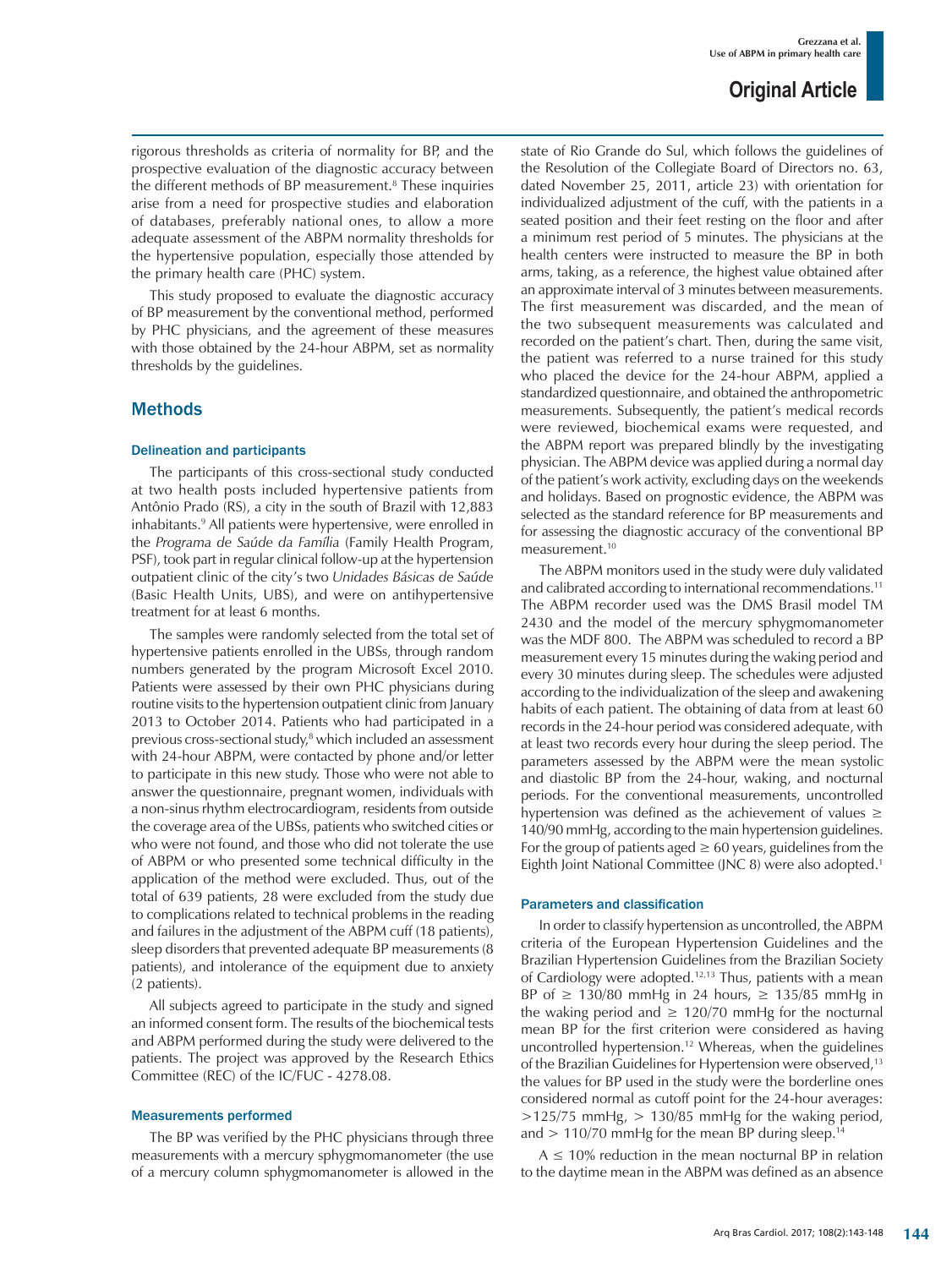of nocturnal descent.3 The white coat syndrome (WCS) was considered to be present when a patient on antihypertensive treatment had high BP, as measured in the clinic environment and/or under surveillance, but controlled BP in other situations.15 Masked hypertension (MH) was characterized by the presence of a BP that was controlled when obtained with a conventional measurement, but high when obtained with ABPM or in-home measurements.<sup>16</sup> "Masking effect" was the term used when MH was observed in hypertensive patients using antihypertensive treatment. The same values for the normality criteria for 24-hour BP were considered for diabetic and nondiabetic patients.

#### Laboratory evaluation

In addition to BP measurements by the conventional method and the 24-hour ABPM, the biochemical profile of the patients in this study was evaluated. Laboratory tests included total cholesterol, LDL-cholesterol, HDL-cholesterol, triglycerides, creatinine, blood count, glycosylated hemoglobin (fraction A1c), microalbuminuria, and fasting blood glucose. Anthropometric data, such as body mass, height, waist-hip ratio, and body mass index were also evaluated. The screening questionnaire also included validated instruments for the evaluation of smoking and nicotine dependence (Fagerström test), abusive alcohol consumption (Alcohol Use Disorders Identification Test, AUDIT), and adherence to treatment using the Morisky Medication Adherence Scale.<sup>8</sup>

#### Statistical methods

Data entry and analysis were performed using the SPSS statistical software, version 21.0. Descriptive statistics were performed with continuous variables (mean and standard deviation) and categorical variables (frequency distribution). The estimated sample size was 398 patients and was based on the previous cross-sectional study conducted at the same site of the current study and on BP control rates of 55% for ABPM and 41% for conventional measurements performed by the PHC physicians for a confidence interval of 95% (95%CI) and 80% power. The sample was considered representative of the PHC service in the city of Antônio Prado (RS) because it was randomly selected at the two health posts with hypertension outpatient clinics, out of a total of 1,216 patients enrolled in this system. The hypertension care units, where the study was conducted, are referential units of the PHC in the city.

The comparison between the subgroups was performed using the chi-square test, Mann-Whitney U test (for continuous variables with non-homogeneous variances), and Student's *t* test (for variables with homogeneous variances). To analyze the agreement between the techniques of BP evaluation, kappa statistics was used. A multivariate analysis was also performed for cardiovascular risk factors and agreement of BP control, according to the 24-hour ABPM compared with conventional BP. P values < 0.05 were considered significant.

## **Results**

Between January 2013 and October 2014, a consecutive sample of 639 hypertensive patients enrolled in the hypertension outpatient clinic of two health posts in the city of Antônio Prado (RS) was selected from a total of 1,216 patients. ABPM was applied in 611 patients who remained in the study after application of the exclusion criteria, shortly after conventional BP measurements by PHC physicians. The final sample comprised 569 patients after exclusion of patients who abandoned the research protocol or who presented inadequate ABPM measurements. No patient required medical care due to the compressive action of the ABPM cuff, whose reported events included: local discomfort (22 patients), mild local erythema (6 patients), and short-term paresthesia in the limb used for placing the cuff (2 patients). Table 1 summarizes the demographic profile and lifestyle of the patients.

In relation to BP measured by the conventional method *versus* 24-hour ABPM, we observed an accuracy of 54.8% (95%CI 0.51 – 0.58%) and, when considering the European Society of Hypertension Guidelines, a sensitivity of 85% (95%CI 80.8 – 88.6%), a specificity of 31.9% (95%CI 28.7 – 34.7%), and a kappa value of 0.155. When more stringent thresholds were used to characterize BP as "normal" by ABPM, we identified an accuracy of 45% (95%CI 0.41 – 0.47%) by the conventional measurement when compared with 24-hour ABPM, in addition to a sensitivity of 86.7% (95%CI 0.81 – 0.91%), a specificity of 29% (95%CI 0.26 – 0.30%), and a kappa value of 0.103 (Table 2).

The prevalence of WCS and the masking effect in treated hypertensive patients was 3.1% and 46.9%, respectively, when considering the European Hypertension Guidelines for ABPM. On the other hand, the prevalence of WCS

#### **Table 1 - Demographic profile and lifestyle of the patients in the sample**

| Variável                                    | Total (n = $569$ )*           |
|---------------------------------------------|-------------------------------|
| - Female n (%)                              | 339 (59.6%)                   |
| - Age (years)                               | $60.32 + 1.13.58$ (20-89)     |
| - White                                     | 504 (88.1%)                   |
| - BMI **                                    | $28.54$ +/- 4.57 (19-46)      |
| - Fasting blood glucose (mg/dL)             | $100 + 26.89$ (47-279)        |
| - Glycosylated hemoglobin                   | $6.14 + (-4.52 (2.7 - 11.2))$ |
| - Total cholesterol (mg/dL)                 | 203.9 +/- 40.28 (88-453)      |
| - HDL-cholesterol (mg/dL)                   | $52.73$ +/- 12.51 (39.1-66.2) |
| - LDL-cholesterol (mg/dL)                   | 121.36 +/- 33.78 (14-241)     |
| - Triglycerides (mg/dL)                     | 155.98 +/- 136.55 (35-2446)   |
| - Creatinine (mg/dL)                        | $0.88 + 0.27 (0.41 - 3.09)$   |
| - Smoking n (%)                             | 32 (5.6%)                     |
| - Alcohol consumption n (%) (> 30 g/day)    | 174 (30.6%)                   |
| - Microalbuminuria<br>> 30 mg/dL n (%)      | 151 (26.4%)                   |
| - Physical activity n (%)                   | 276 (48.5%)                   |
| - Physical activity<br>> 150 min/week n (%) | 148 (53.6%)                   |

*\* Standard deviation, percentage and maximum and minimum values; \*\* body mass index (kg/m2).*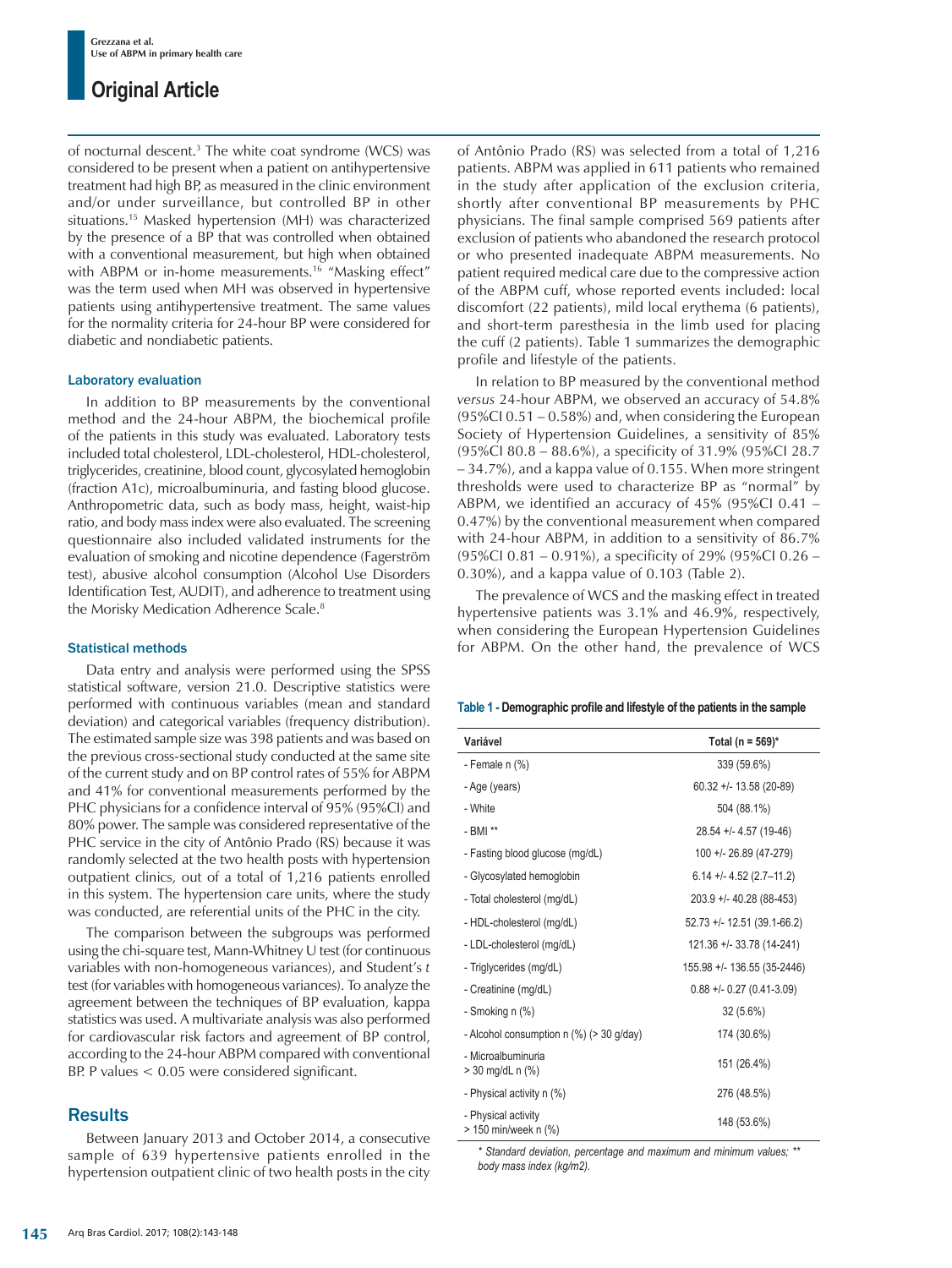|                                                         | Accuracy | Sensitivity | <b>Specificity</b> | 95%CI           | kappa |
|---------------------------------------------------------|----------|-------------|--------------------|-----------------|-------|
| ABPM 130/80 mmHg*<br>X<br><b>BP Conventional Method</b> | 54.8%    | 85%         | 31.9%              | 0.513-0.580     | 0.155 |
| ABPM 125/75 mmHg<br>X<br><b>BP Conventional Method</b>  | 45%      | 86.7%       | 29%                | $0.418 - 0.475$ | 0.103 |
| ABPM 130/80 mmHq*<br>X<br>BP JNC 8**                    | 51.8%    | 88.5%       | 23.8%              | $0.485 - 0.546$ | 0.111 |
| ABPM 125/75 mmHg<br>X<br>BP JNC 8**                     | 40.6%    | 89.8%       | 21.6%              | $0.377 - 0.428$ | 0.072 |

**Table 2 – General accuracy for conventional measurement of blood pressure (BP) according to the various normality thresholds for 24-hour ambulatory blood pressure monitoring (ABPM) \***

*\* ESC 2013 and Joint 8 \*\* SBP normal ≤ 150 mmHg. 95%CI: 95% confidence interval; JNC 8: Eighth Joint National Committee.* 

and MH was 2% and 56.1%, respectively, according to the different cutoff criteria for ABPM normality. When we considered the JNC 8 recommendations for conventional measurements, the prevalence of WCS and MH presented a slight variation. The prevalences according to the various parameters of ABPM and conventional measurement is shown in Table 3.

## **Discussion**

The present study, including hypertensive patients receiving PHC, showed differences in accuracy and agreement between BP measurements performed by PHC physicians according to the different parameters of normality for 24-hour ABPM, as determined by the European Hypertension Guidelines and by the V Brazilian Guidelines for ABPM, respectively. The main result was the low accuracy of the conventional measures when compared with those obtained by the 24-hour ABPM, regardless of the guideline or cutoff point adopted for normal 24-hour ABPM. Regarding the differences in normality thresholds for 24-hour ABPM, when more stringent BP control targets were used, the accuracy of conventional measurements was even lower.

The vast majority of hypertensive patients are assisted by the PHC system, $17$  in which physicians play a relevant role in the search for better results in BP control. In addition, the use of auxiliary methods for BP measurements to assess the adequacy of antihypertensive treatment has not been widely adopted in PHC.<sup>15</sup> In a national study using ABPM, a high degree of reproducibility was observed between casual measurements performed by non-medical professionals and those performed in an environment with a high standard of standardization in BP measurement.<sup>18</sup> However, although casual BP measure is still the standard for hypertension diagnosis and control, its adoption with the rigor of controlled studies is not a reality in the current clinical practice of PHC. Additionally, the 24-hour BP assessment is the reference standard for prognostic evaluation, reduction of false diagnoses, and BP control evaluations.

In another national study with a retrospective analysis of ABPM examinations,<sup>5</sup> the impact of the reclassification of BP control thresholds was evaluated according to the application of the last two Brazilian ABPM Guidelines. With the adoption of the current guidelines, all modified thresholds reclassified the exams significantly. The present study, however, sought to prospectively assess the impact of adopting different thresholds of normality for ABPM in comparison with measures performed by PHC physicians. The results, in terms of accuracy, were similar to those of other studies that indicated a low accuracy of BP obtained by conventional measures compared with that obtained by  $ABPM$ ,<sup>8</sup> but with unique results when comparing different guidelines for 24-hour mean pressure thresholds.

Current guidelines for hypertension recommend satisfactory BP control for cardiovascular protection in both primary and secondary prevention.<sup>19</sup> The extent of agreement between the classification of controlled and uncontrolled BP, based on conventional measures and compared with 24-hour ABPM, is of strategic importance in PHC. The search for normality thresholds for 24-hour ABPM is based on cardiovascular outcomes,<sup>14</sup> having the IDACO study database as an example of a population benchmark. These results guided the normality targets for ABPM in the different guidelines for hypertension. Thus, the adoption of normality criteria for ABPM as a goldstandard auxiliary method for the control, evaluation and prognostic stratification of hypertension<sup>4</sup> should ideally be supported by a database that reflects population specificities.

The Systolic Blood Pressure Intervention Trial (SPRINT) study<sup>20</sup> presents evidence of benefits for BP control in hypertensive patients with stringent measures for systolic pressure (< 120 mmHg) compared with a more flexible control (< 140 mmHg). Therefore, evidence of reduced outcomes with more stringent cutoff points for BP control may lead to substantial changes in future revisions of hypertension guidelines.20 Thus, this need is in agreement with the evaluation of the impact on the diagnostic accuracy of usual methods of BP in comparison with the different thresholds of normality for the gold-standard BP evaluation.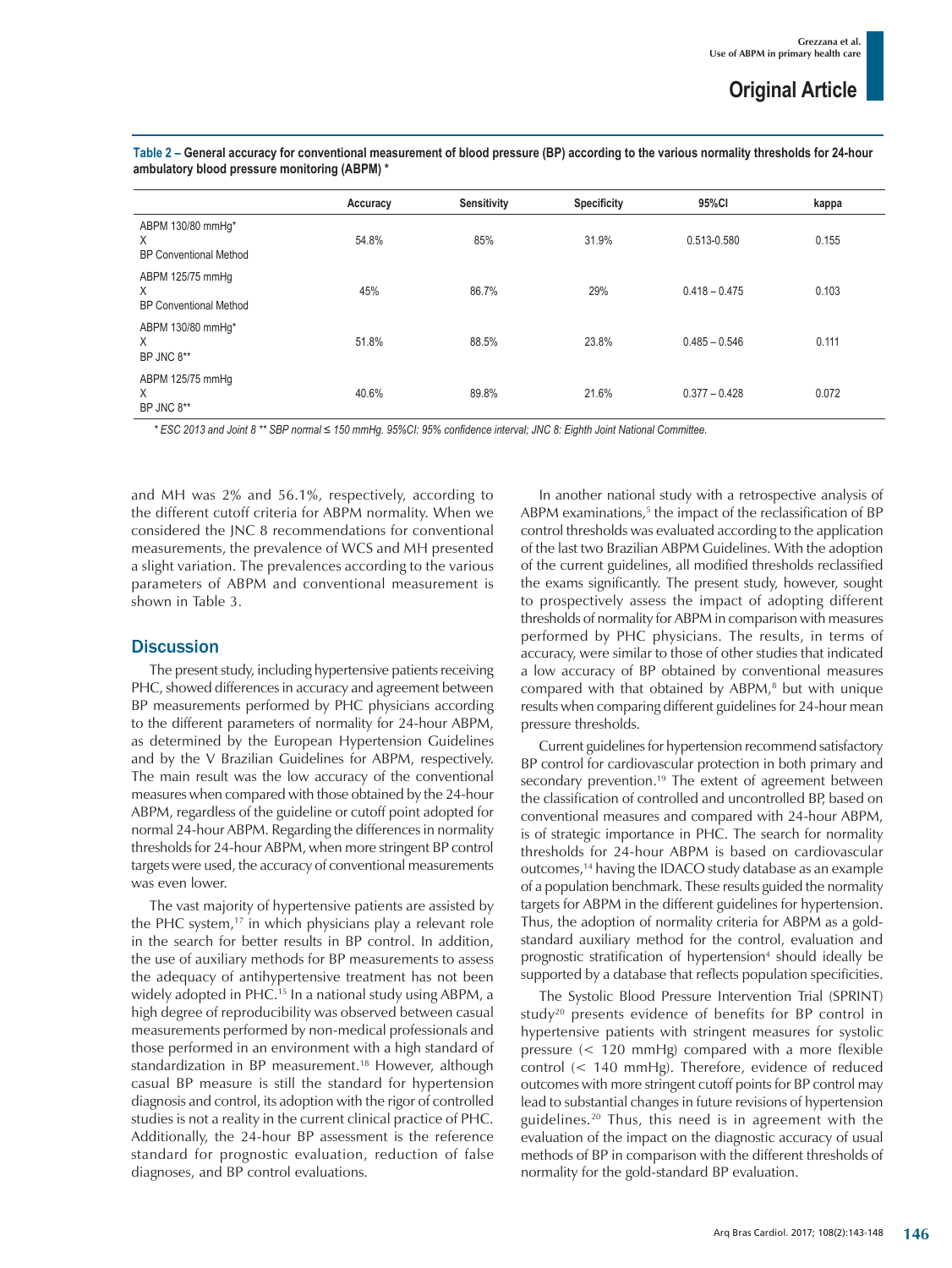**Table 3 – White coat effect and masked hypertension according to the parameters of 24-hour ambulatory blood pressure monitoring (ABPM) and conventional measurement of blood pressure (BP)\*** 

|                                                         | <b>White Coat Effect</b> | <b>Masked</b> |
|---------------------------------------------------------|--------------------------|---------------|
| ABPM 130/80 mmHg*<br>X<br><b>BP Conventional Method</b> | $6.5\%$ (37)             | 38.7% (220)   |
| ABPM 125/75 mmHg<br>X<br><b>BP Conventional Method</b>  | $3.7\%$ (21)             | 51.3% (292)   |
| ABPM 130/80 mmHg *<br>X<br>BP JNC 8**                   | 5% (28)                  | 43.3% (244)   |
| ABPM 125/75 mmHg<br>X<br>BP JNC 8**                     | $2.8\%$ (16)             | 56.6% (319)   |

*\* ESC 2013 e Joint 8 \*\* PAS normal ≤ 150 mmHg. JNC 8: Eighth Joint National Committee.* 

The adoption of the 24-hour ABPM through a single measurement in our sample may be considered a limitation of the present study. This may imply a limitation in the reproducibility of the measurements, especially when considering the evaluation of the nocturnal decreasing BP pattern. However, to mitigate this potential limitation, precautions were taken, such as the individualization of the sleep and waking period, as well as a rigidity regarding the minimum number of measurements and the quality of the measurements during the 24 hours as criteria for inclusion in

## **References**

- 1. James PA, Oparil S, Carter BL, Cushman WC, Dennison-Himmelfarb C, Handler J, et al. 2014 evidence-based guideline for the management of high blood pressure in adults: report the panel members appointed to the Eighth Joint National Committee (JNC 8). JAMA. 2014;311(5):507-20. Erratum in: JAMA. 2014;311(17):1809.
- 2. Mion D Jr, Pierin AM, Bensensor IM, Marin JC, Costa KR, Henrique LF, et al. Hypertension in the city of São Paulo: self-reported prevalence assessed by telephone surveys. Arq Bras Cardiol. 2010,95(1);99-106.
- 3. Pessanha P, Viana M, Ferreira P, Bertoquini S, Polónia J. Diagnostic value and cost-benefit analysis of 24 hours ambulatory blood pressure monitoring in primary care in Portugal. BMC Cardiovasc Disord. 2013;13:57.
- 4. Mancia G, De Backer G, Dominiczak A, Cifkova R, Fagard R, Germano G, et al; Management of Arterial Hypertension of the European Society of Hypertension.; European Society of Cardiology. 2007 Guidelines for the Management of Arterial Hypertension: The Task Force for the Management of Arterial Hypertension of the European Society of Hypertension (ESH) and of the European Society of Cardiology (ESC). J Hypertens 2007,25(6):1105- 87. Erratum in: J Hypertens. 2007;25(8):1749.
- 5. Forestiero D, Mauad JL, Forestiero C, Peixoto ML, Ganassin FP, Gonzaga C, et al. Impact on hypertension reclassification by Ambulatory Blood Pressure Monitoring (ABPM) according to the V Brazilian Guidelines on ABPM. Arq Bras Cardiol. 2013;100(2):175-9.
- 6. Kikuya M, Hansen TW, Thijs L, Björklund-Bodegård K, Kuznetsova T, Ohkubo T, et al; IDACO investigators. Diagnostic thresholds for ambulatory

the study. These measurements followed the guidelines and recommendations of the Italian Society of Hypertension.<sup>21</sup>

The use of ABPM in PHC, as well as the impact of the reclassification of hypertension according to the different normality thresholds for 24-hour BP, may have implications for decision-making by PHC physicians. Thus, a more significant number of national studies may serve as a reference for the elaboration of future guidelines and indicate BP thresholds for therapeutic definition.

## **Conclusion**

This study evaluated the use of 24-hour ABPM within the scope of the PHC. BP measurements assessed by PHC physicians presented low accuracy when compared with those obtained by 24-hour ABPM, regardless of the threshold used as a normality criterion.

## **Potential Conflict of Interest**

No potential conflict of interest relevant to this article was reported.

## **Sources of Funding**

There were no external funding sources for this study.

## **Study Association**

This article is part of the thesis of Doctoral submitted by Guilherme Brasil Grezzana, from Fundação Universitária de Cardiologia do Rio Grande do Sul.6

blood pressure monitoring based on 10-year cardiovascular risk. Blood Press Monit. 2007;12(6):393-5.

- 7. Perk J, De Backer G, Gohlke H, Graham I, Reiner Z, Verschuren M, et al; European Association for Cardiovascular Prevention & Rehabilitation (EACPR); ESC Committee for Practice Guidelines (CPG). European Guidelines on cardiovascular disease prevention in clinical practice (version 2012). The Fifth Joint Task Force of the European Society of Cardiology and Other Societies on Cardiovascular Disease Prevention in Clinical Practice (constituted by representatives of nine societies and by invited experts. Eur Heart J. 2012;33(13):1635-1701. Erratum in: Eur Heart J. 2012;33(17):2126.
- 8. Grezzana GB, Pellanda LC, Stein AT. Impact on hypertension reclassification by Ambulatory Blood Pressure Monitoring (ABPM) according to the V Brazilian Guidelines on ABPM. Arq Bras Cardiol. 2013;100(4):372.
- 9. Instituto Brasileiro de Geografia e Estatística. (IBGE). (homepage internet). Análise de dados demográficos – cidades no Brasil. [Acesso em 2015 fev 25]. Disponível em: http:www.ibge.gov.br
- 10. Piper MA, Evans CV, Burda BU, Margolis KL, O´Connor E, Whitlock EP. Diagnostic and predictive accuracy of blood pressure screening methods with consideration of rescreening intervals: a systematic review for the U.S. preventive Services Task Force. Ann Intern Med. 2015;162(3):192-204.
- 11. Pickering T. Recommendations for the use of home (self) and ambulatory blood pressure monitoring. American Society of Hypertension Ad Hoc Panel. Am J Hypertens. 1996;9(1):1-11.